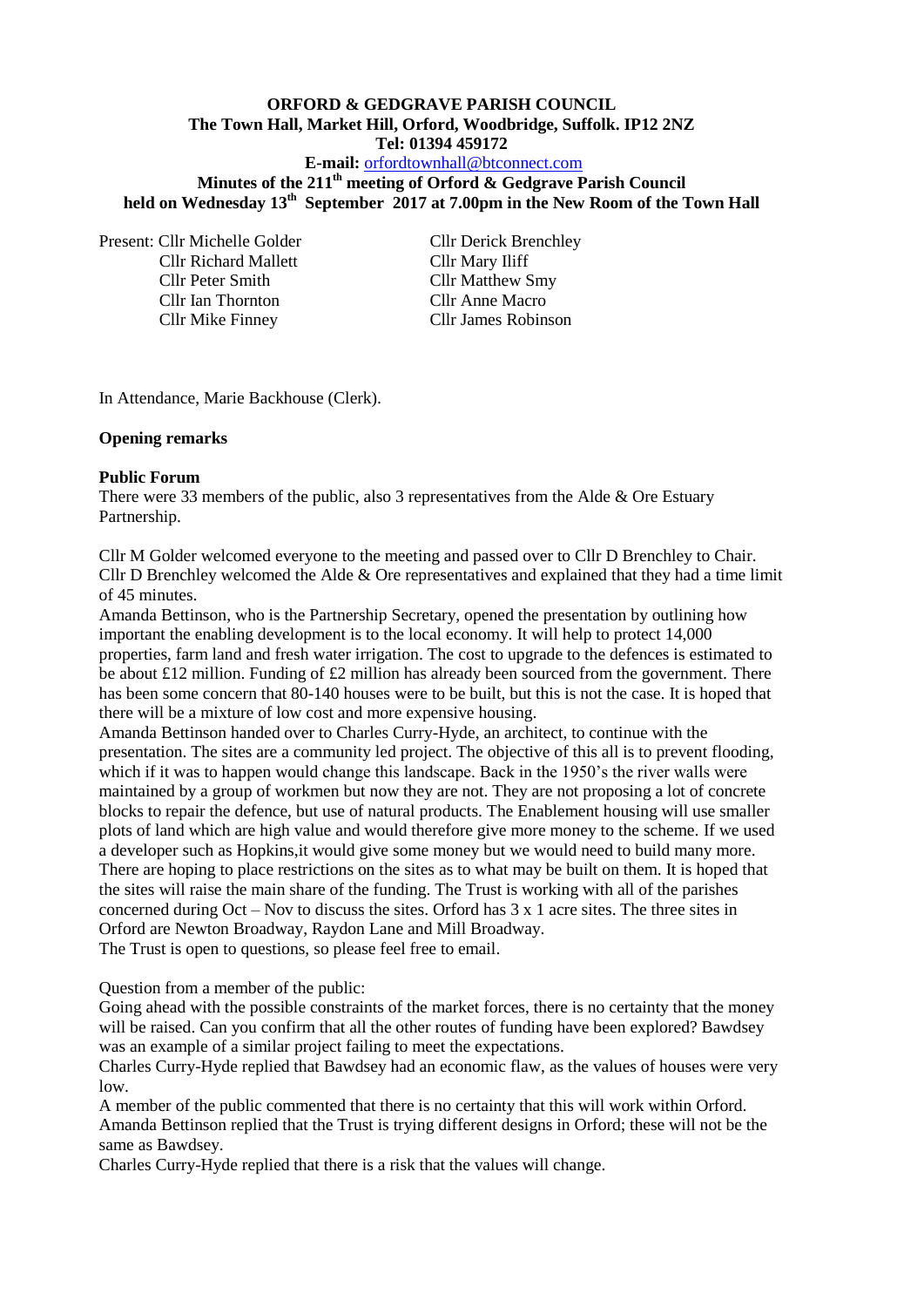A member of the public asked if other ways of fundraising had been explored, there is a need to show the other ways which have been tried. The community will find it very difficult to agree to this proposal if it is not water tight.

Another member of the public asked if all the land owners are putting in land?

Amanda Bettinson replied that all the landowners are involved as there is an increase in their rates, they are also offering money or land.

A member of the public commented that there are no sites between Orford & Shingle Street. Have the walls on the Orford Ness site been sorted as well.

Cllr M Finney, whom is a member of Cobra Mist, reported that the National Trust are maintaining and repairing the weak spots.

A member of the public commented that there must be a tight control on the small 1 acre sites. One of the sites may cost £300,000 and some developers may wish to buy this and change it. To secure the future of this project the Trust needs to be able to prove its importance.

Cllr D Brenchley thanked everyone for attending and their comments.

Cllr M Golder suggested that if anyone has any questions, they could be sent to the Clerk. When the answers are available they will be published on our website and also a hard copy placed on the notice board. If anyone would like a hardcopy, they should contact the office and they can arrange for a copy to be sent to them.

This part of the meeting closed at 7.50pm.

### **MINUTES**

### **1. Reports from Representatives**

1. County Councillor Andrew Reid.

A report was circulated to all Councillors; Andrew Reid stated that he would be happy to answer questions on his report.

- 2. District Councillor Ray Herring Absent and no report sent.
- **2. Apologies for absence:** Cllr J Howard & Cllr M Green

#### **3. Declarations of interest:** Cllr M Golder – Enabling Development, family land owners.

- **4. Applications for dispensation:** None
- **5. It was unanimously agreed that the minutes of the 210th Parish Council Meeting held on Wednesday 12th July 2017.**

Paragraph 2 – delete the broadband sentence as has no meaning. Paragraph 4 - add 'informed by the PC'.

# **6. Matters arising from the 210th Parish Council Meeting held on 12th July. 2017.**

Cllr M Golder read out an email from Lisa Marie Trinder regarding the comments about the signage. She stated that they have removed the table and 2 chairs, and could the PC please inform her of the signs that she needs to remove. She also commented that signage is her only way of advertising.

Cllr I Thornton said that he is in full support of the ice-cream but there are still 5 signs out at this present time and they are not trading.

Cllr M Golder suggested that we should set a standard for all the businesses.

Cllr P Smith said that this could be placed in the rules for the next season.

The Clerk could place this in the conditions for the new tenders.

### **7. Finance**

7.1 The Council received, noted and approved the cheques and balances from  $1<sup>st</sup>$  July – 31st August 2017.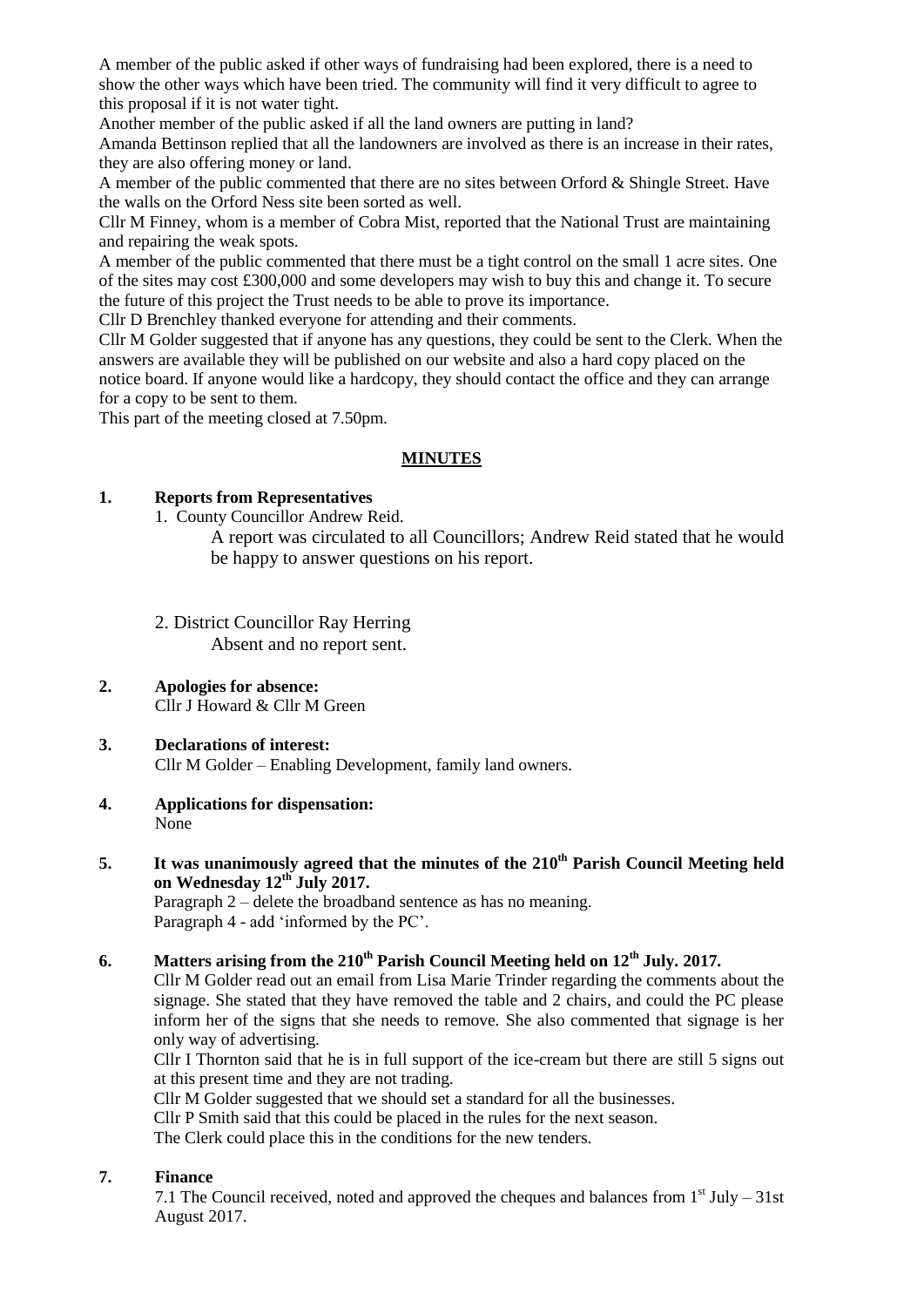Cllr I Thornton asked if the cost of the rent for the office is £1600 per year.

Cllr M Iliff commented that this is paid once a year and has not been increased for some time; it does include the telephone, internet, stationary etc.

Cllr M Finney asked why we had spent £500 on the zip wire.

Cllr M Golder explained that the wire needed to be tightened, and this cost was agreed at a previous meeting.

Cllr M Finney said that this tightening work could be undertaken by anyone, and at a lot less money. Could we look into this more carefully so that next time we could spend less on completing this job? Could we look into the health and safety of having anyone do this, or do we need a certified contractor.

### **7.2 BDO return**

Cllr M Golder reported that the external audit had been received from BDO and there were no outstanding issues to be addressed.

### **8. Planning**

# **DC/17/3604/FUL – Puddle Cottage, 101 Front Street, Orford**

This was a request to construct a single storey rear conservatory extension. After some discussion it was agreed that the Council had no objection to this proposal.

### **DC/17/3664/FUL – Barn Cottage, Front Street, Orford**

This was a request demolish and rebuild the front porch, construct a single storey side extension and a two storey rear extension including rooms in the roof space.

Cllr M Golder read out a letter from 106 Front Street concerning the neighbouring property. The Clerk had spoken to the people concerned and looked at the plans which showed that the windows overlooking their garden were made from obscured glass. They had also commented that the new extension will block the view of the Church from their garden.

Cllr M Golder also read out a message from the Pearce family stating that this property would be the family home and lived in permanently after next summer; the family also has three growing sons.

Cllr M Finney said that we may only comment from a PC view. The property is set back from the road; anyone who lives adjacent should send in their own concerns to the planning department. The Council had no objection to this proposal.

# **Other notifications**

### **9. Parish Council Business:-**

### **(1) Alde & Ore Estuary Partnership – Enabling Development**

Cllr M Golder passed over to the vice-chair Cllr D Brenchley.

Cllr D Brenchley commented that the presentation concerning the enabling development was mainly concerned with expensive houses.

Cllr M Finney commented that his impression was that people thought 'not in my back yard'. People who supported that project had not turned up. It is too early for the PC to have a vote, and the presentation was not wonderful. In the next 200 years the river will raise to a point where the walls will not protect us. Overtopping will occur, walls will collapse. Sluices will be used to drain any excess water out. The idea is to enhance the walls to provide a long term solution. All the house designs at the moment are just sketches. Cllr I Thornton suggested that we wait for questions from the parishioners, as it is them the Council represents.

Cllr M Finney commented that the plans may be modified.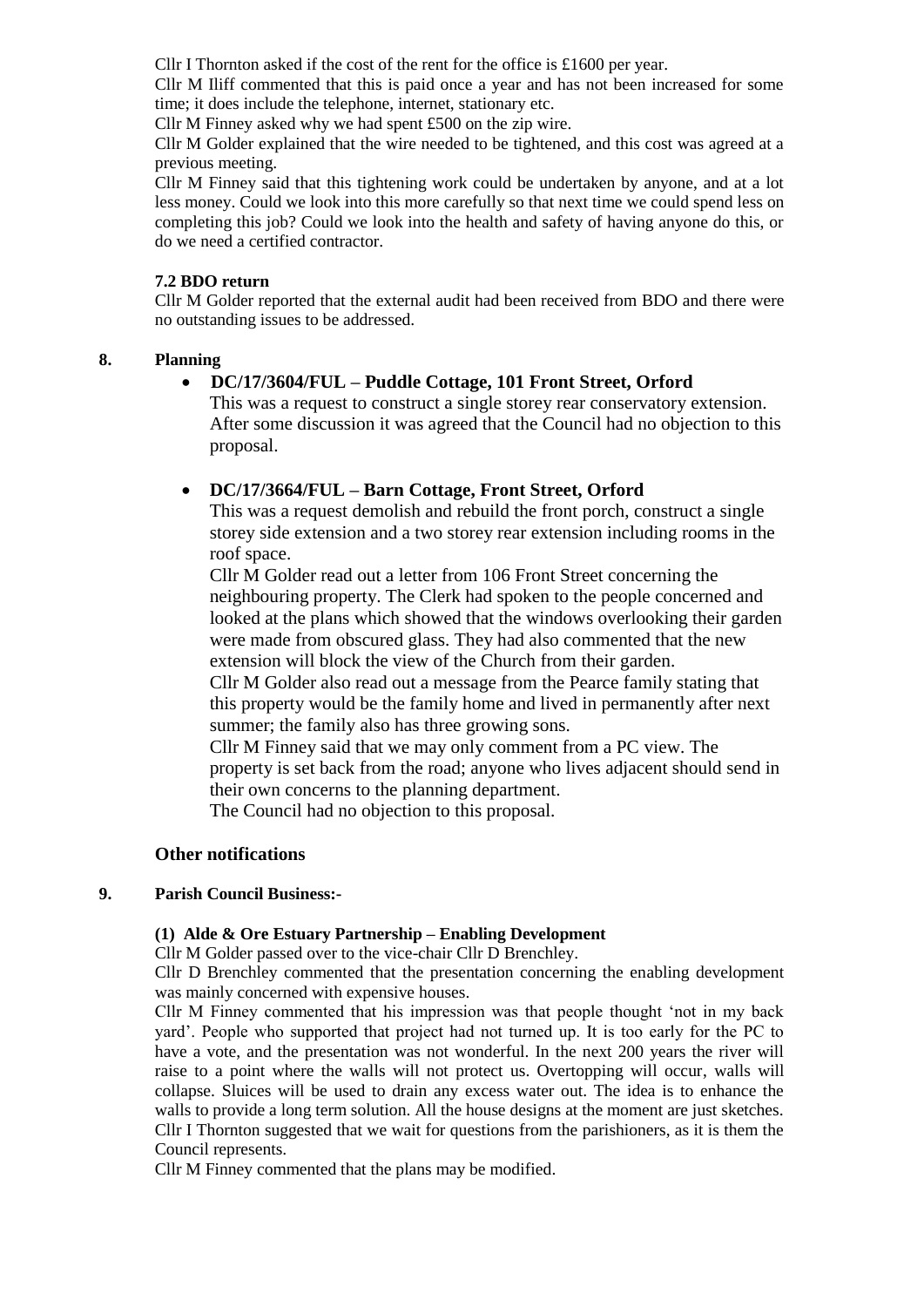Cllr P Smith said that the PC had no view as yet, but will have to at some point. The European Agencies project estimates that during the rest of this century the North sea levels will progressively increase with an increasing frequency severity of over topping.

Cllr M Finney said that a key item would be that everyone may have to pay more on their rates.

Cllr P Smith suggested that money raised from Orford should be used to protect Orford.

Cllr M Finney said that the defences have been prioritised; Orford walls are pretty good. The money for all of this work will be raised eventually.

Cllr D Brenchley asked if the hump down towards the quay would be raised.

Cllr M Finney replied that they would probably suggest that to put in place a flood barrier. Cllr I Thornton said that £5.8million needs to be raised for Orford. What is identified around Aldeburgh?

Cllr M Golder said that she and Cllr M Iliff had a meeting with Sir Edward Greenwell.

He reported that the sites that were earmarked in Aldeburgh were lost; private land owners were sorting their own defences. There is no guarantee that the money raised will go to Orford, it is third on the list of priorities. Any excess money from other sites may come to Orford if appropriate.

Cllr P Smith suggested that the PC waits for all the information to be collated before making a decision.

Cllr M Golder said that any questions should go directly to the Clerk to be passed onto the AOEP.

Cllr I Thornton commented that we need to acknowledge all the questions and say that they have been passed on.

#### Meeting Closed 8.31pm

Judith Golder wished to speak about the enabling development. She agreed that the presentation was not wonderful. The Internal Drainage board have taken out a substantial loan to pay for some of the repairs. The drainage board rates on the farm have increased by 250% and will remain that way for 30 years. It is a vast amount, which works out to be about £500 per week, this confirms that other funding has already been gained and Enabling development is not being treated as the easy option for fundraising. Meeting re-opened 8.34pm.

Cllr P Smith said that the PC should wait to give their opinion about the enabling Development until all the information is here. Alde & Ore will sort all the questions from the members of the public.

Cllr M Finney said that he would feed back at the Alde and Ore meeting the need to improve the presentation; we also need to establish whether the fundraising is going ahead. Cllr P Smith suggested that we recommend that they hold a debate.

Cllr M Finney said that the Alde  $\&$  Ore may wish to delay the launch and hold a more embracing forum.

Cllr M Golder commented that Sir Edward wished to have a large meeting; maybe they could plan this for the future.

### **(2) Suffolk Coastal Local Plan Review.**

Cllr P Smith reported that at the request of Hilary Hanslip of SCDC Planning department the PC produced a document to facilitate the 10 year planning strategy until 2027 for our area.  $(15<sup>th</sup> October 2014)$ 

The document noted that the community need for housing in Orford  $&$  Gedgrave in this ten year period was for up to 5 affordable homes but that we did not need any more high or medium end housing as there were always up to 12 houses in the village of this type for sale at any one time. The PC also noted the large retirement population in the village with many 2<sup>nd</sup> home owners and investment let properties. House prices are very high in this area.

The PC felt that these houses should be built in our preferred development site on land close to Mill Close on the Sudbourne Road. SCDC agreed and 0.86 hectares of land in our preferred village development site was identified for 10 houses with a provision for affordable houses.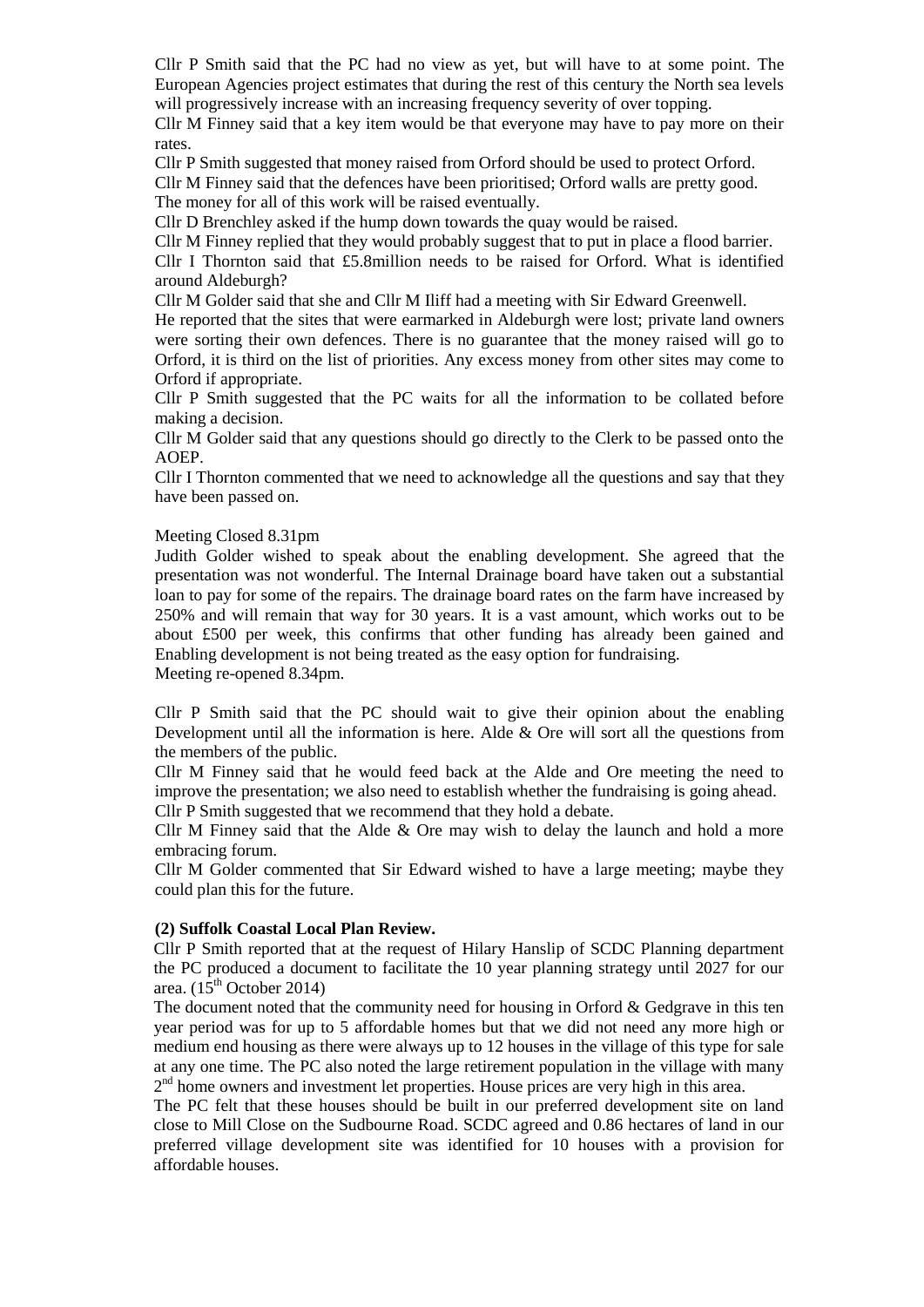SCDC sent this plan to Central Government and Elizabeth Hill for the Secretary of State for Communities and Local Government (document 16/1/2017) agreed but re-drafted the limits of the village and withdrew the provision for affordable houses in the plan.

This development of ten houses is likely to be built in 2021-22. In discussions with Jack O'Sullivan of SCDC planning the PC has determined that it may be possible to add some affordable housing in land adjacent to this site to be negotiated at the time of this build (2021-22).

A local plan review has now been initiated by SCDC which the PC will contribute to (by the end of October 2017). This review will take planning out until 2036, i.e. the ten year plan will become a 20 year plan.

In addition to housing the likely employment opportunities, education availability (primary and secondary), and infrastructure pressures (parking, roads and sewage) will nedd to be reviewed.

Cllr P Smith and Cllr M Golder are attending a meeting on the  $26<sup>th</sup>$  September at Melton to gain more information.

Cllr M Golder thanked Cllr P Smith for the information.

# **(3) Adoption of Policy on Temporary Signs.**

Cllr I Thornton asked where we stand on signage on the road side. We should state for the village events should be 14 days and 7 days for anyone else.

Cllr M Finney said that the teak furniture signs are put up everywhere around the village.

Cllr I Thornton said that the signs must be removed after the event.

### **Clerk to look at other policies regarding signage.**

### **(4) Trees - update**

Cllr M Golder reported Elite had been out to give us some quotes for various tree works around the village.

The quote to remove the lower branches in Mundays Lane - £750 +VAT.

To reduce the crown of the lime tree on the junction of Mundays Lane and Front Street - £895 +VAT.

To sort the two chestnuts on the Knoll - £495 +VAT.

To remove the Cherry tree and tidy Front St Village Green - £845 +VAT.

The budget for the tree work is £1,000 and so far the only expenditure has been for a tree in Quay Street, which we are still awaiting the invoice.

It was agreed by all that the work in Mundays Lane should be done as priority.

Cllr R Mallett commented that some damage has been done to the cherry tree outside the village shop, as well as damage to the tree on the knoll. Someone had asked Cllr R Mallett why we had so much work to complete on the trees; he replied that for some years no work had been undertaken on the trees.

It was agreed by all to gain more quotes for the other work that needed to be completed.

### **Clerk to contact Elite.**

Cllr M Golder reported that the sponsoring of a tree had been really successful with at least 10 names on a list.

Elite had quoted to plant the various trees at a cost of £375+VAT or £245+VAT per tree.

Suffolk coastal Norse quoted for the same job and it was £130-£140 per tree.

Native Gardens also quoted for the same job and it was £65 per tree.

It was agreed by all to accept Native Gardens and to inform all the people interested in sponsoring a tree of the cost.

### **(5) Emails**

Cllr M Golder reported that it would be much easier for the Clerk to undertake her work if emails were replied to, especially if it requires a comment.